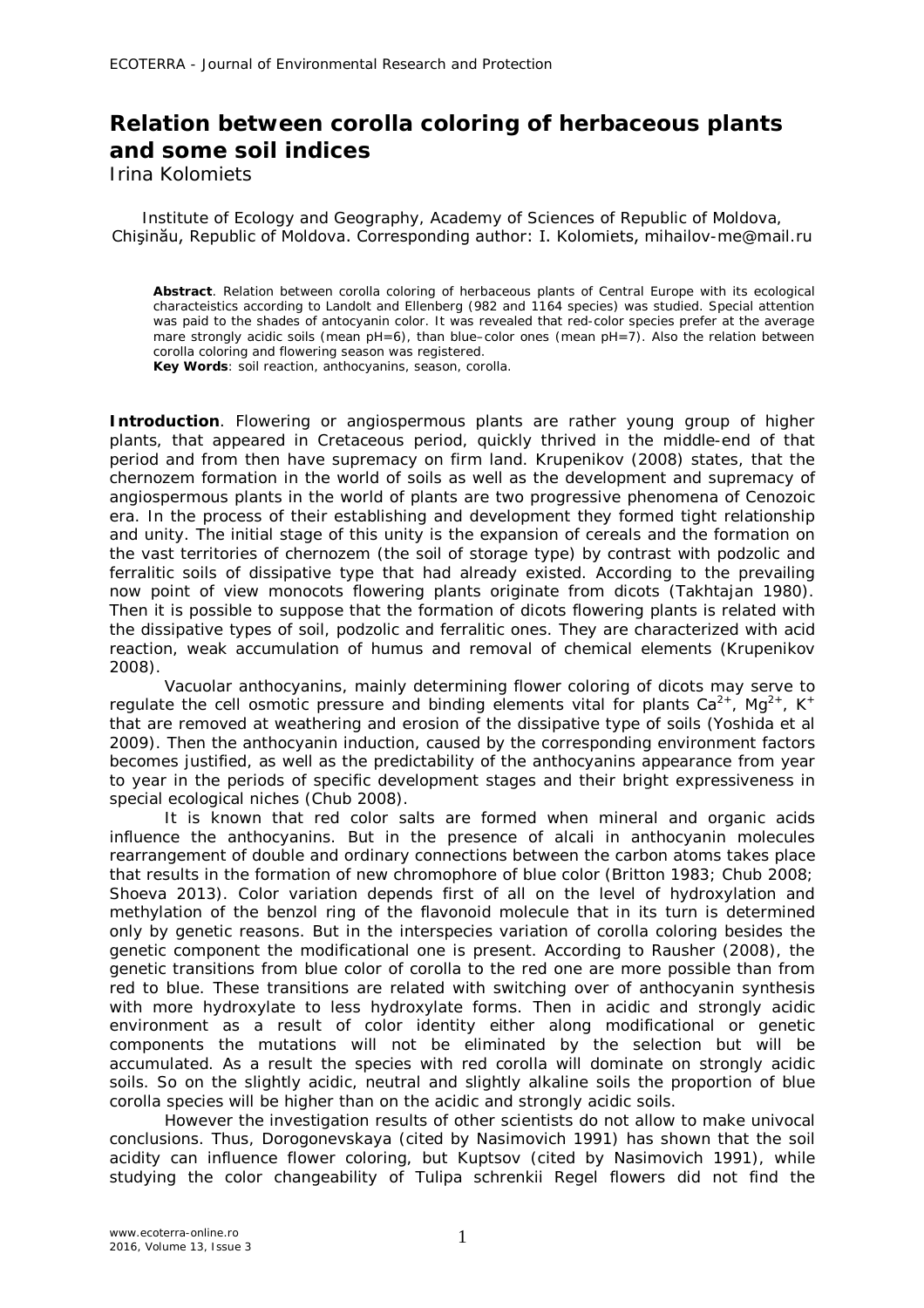relationship between coloring and soil-climatic conditions. Nasimovich (1991) supposed that the dependence of corolla coloring on the soil chemical composition has the quality of modification and reveals itself only when the plant gets into the soil with the chemical composition unusual for this plant. Yoshida et al (2009) report that the flower pigmentation depends not only on the structure and the pigment concentration but on pH in vacuoles where the anthocyanin combinations accumulate.

In this paper one more attempt is made to study the relationship between some soil forming factors (soil reaction, humidity, temperature and others) and coloring of herbaceous plants flowers that grow on the soil of this type.

**Material and Method**. As an object of investigation the flowering plants species of C layer were taken, represented in Ellenberg (1974) and Landolt (1977) ecological scales. The soil forming factors were considered basing on the data given in the scales. The acidity value according to Landolt scale was transformed (Table 4) into the acidity value according to Ellenberg scale basing on the formula found empirically:

$$
B_E = 1.5 B_L + 2.12 \tag{1}
$$

Jn the data base of http://www.plantarium.ru/ site, the color atlas of herbaceous flowering plants was composed. All the species depending on the corolla coloring were divided into five color classes: red, blue, green (including corollaless), yellow (including orange) and white. The flower coloring range of every species and the flowering beginning were specified according to Ciocârlan (2000) and Geideman (1986) field guides. The supposed anthocyanin corolla coloring (red and blue classes) were evaluated according to the more detailed scale (1 through 8 points, corresponding to the anthocyanin coloring change in the media with pH from 1 to 8). The data statistical processing was performed according to Excel 2003 program.

**Results and Discussion**. The floristic lists of Ellenberg and Landolt are represented by Central Europe vegetation (vegetation of Germany and Switzerland respectively). The species classification according to the soils acidity scale (Tables 1-2) has shown that the most numerous is the sample of plants preferring slightly acidic, neutral soils (62% according to Landolt and 61% according to Ellenberg) and slightly alkaline soils (22% according to Landolt and 24% according to Ellenberg). Thus more than 80% of herbaceous flora of Central Europe prefers moderate conditions of soils reaction – from slightly acidic to slightly alkaline. This result corresponds to the zone classification of soils acidity. The acidic soil reaction is set in under the conditions where the precipitation dominates over the evaporation (forests, tundra); neutral - the quantity of the precipitation and the evaporation is equal (pratal heath, typical savanna); alcaline - when the evaporation dominates over the precipitation as in deserts. The species composition distribution according to the flower coloring in the floristic lists of Ellenberg and Landolt was very similar. About one third of all the species composition is represented by the corollaless plants; the plants with hypothetic anthocyanin coloring make up also about one third, with blue color group being a little more numerous than the red one. The species groups with white and yellow corolla coloring are equal in both lists and in their sum make up about 40% of the species composition of Central Europe herbaceous flowering plants.

In general anthocyanin pigments determine red and blue corolla coloring, flavons and flavonols – yellow one, carotinoids – yellow-orange one, chlorophylles – green one. Each of these groups is represented by some pigments, that differ in chemical composition, and as a result in light absorption and coloring. The main pigments of the plants with green flowers are chlorophylles and carotinoids – photosynthetic, plastid pigments. It should be noted that chlorophylls are not stable in acidic media and as a result of change of complex bound magnesium for hydrogen form phaeophytin of brownish color. In the period of higher plants flowering the carotinoids play a special role, their content in the leaves becomes lower. At the same time it remarkably increases in anthers as well as in flower petals. It is known that carotin is resistant to alkali and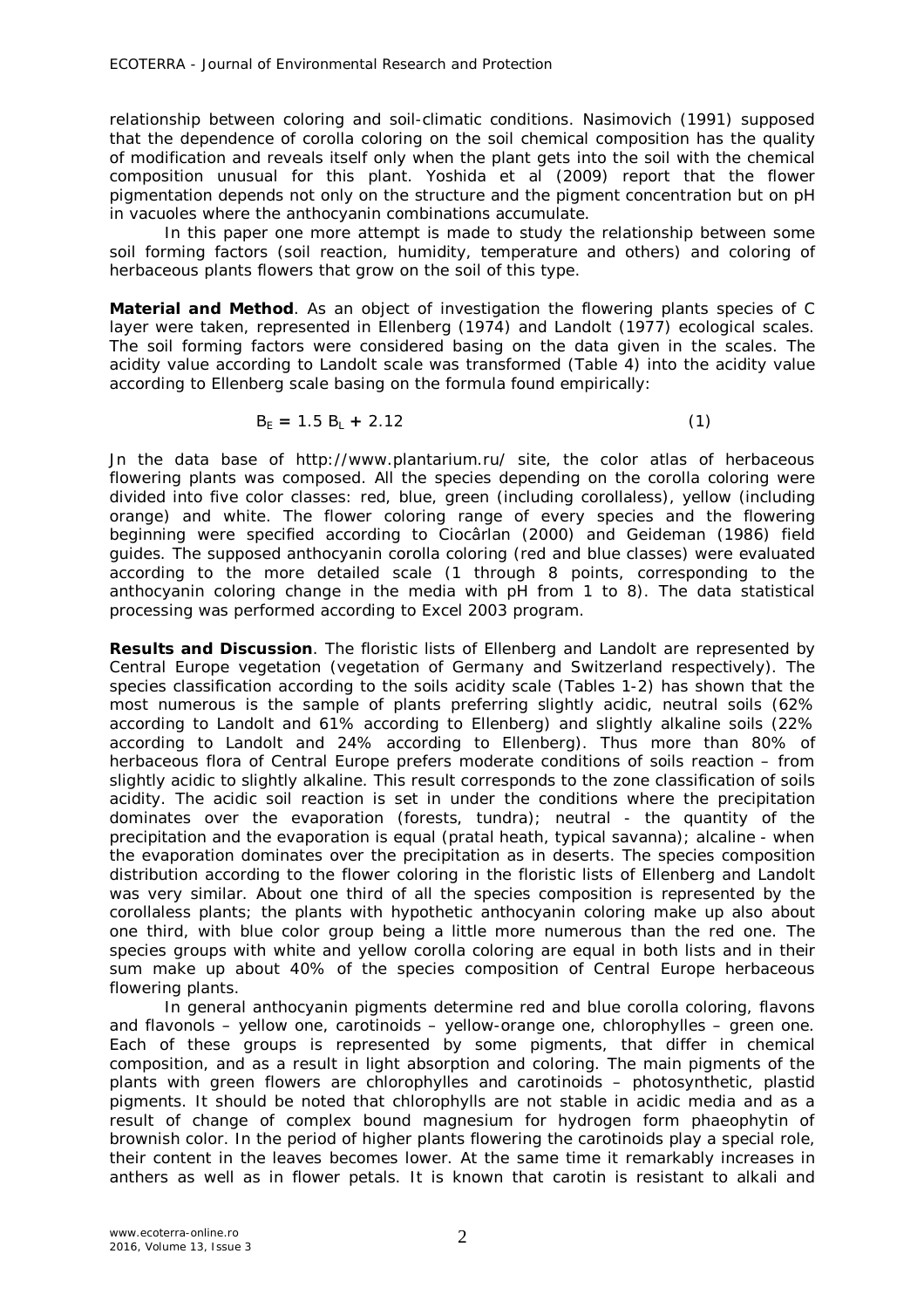heating, but is not resistant to acids, ultraviolet light and air oxygen. Under their influence it inactivates (Britton 1983). Thus, the floral envelope first of all has to protect anthers from the above mentioned factors.

Table 1

| Distribution of herbaceous plants with different corolla coloring |  |
|-------------------------------------------------------------------|--|
| depending on soil reaction by Landolt (1977)                      |  |

| Herbaceous flowering plants corolla coloring |     |      |     |      |     |       |     |       |        |      |      |
|----------------------------------------------|-----|------|-----|------|-----|-------|-----|-------|--------|------|------|
| Soil pH                                      |     | red  |     | blue |     | white |     | green | vellow |      | ΣN   |
| points                                       | N   | %    | Ν   | %    | Ν   | %     | N   | %     | Ν      | %    |      |
|                                              | 12  | 54.0 | O   | O    |     | 4.5   |     | 31.5  | 2      | Q    | 22   |
| 2                                            | 24  | 14.4 |     | 10.2 | 28  | 16.8  | 74  | 44.4  | 20     | 12.0 | 163  |
| 3                                            | 73  | 9.5  | 136 | 17.7 | 132 | 17.2  | 254 | 33.0  | 126    | 16.4 | 721  |
| 4                                            | 54  | 21.6 | 62  | 24.8 | 61  | 24.4  | 11  | 4.4   | 62     | 24.8 | 250  |
| 5                                            | O   | 0    | 4   | 50   | 4   | 50    | O   | 0     | O      | O    | 8    |
|                                              | 163 | 14   | 219 | 19   | 226 | 19    | 346 | 30    | 210    | 18   | 1164 |

Table 2

Distribution of herbaceous plants with different corolla coloring depending on soil reaction by Ellenberg (1974)

| Soil pH | Herbaceous flowering plants corolla coloring |      |     |          |     |       |     |       |     |        |     |
|---------|----------------------------------------------|------|-----|----------|-----|-------|-----|-------|-----|--------|-----|
| points  |                                              | red  |     | blue     |     | white |     | green |     | vellow |     |
|         | N                                            | %    | N   | %        | Ν   | %     | Ν   | %     | N   | %      |     |
|         | 3                                            | 37.5 | 0   | $\Omega$ | 0   | 0     | 4   | 50    |     | 12.5   | 8   |
| 2       | 9                                            | 29.0 | 2   | 6.5      | 4   | 12.9  | 10  | 32.2  | 6   | 19.4   | 31  |
| 3       | 8                                            | 19.5 | 4   | 9.8      | 4   | 9.8   | 18  | 43.9  | 7   | 17.1   | 41  |
| 4       |                                              | 11.0 | 5   | 7.9      | 11  | 17.5  | 27  | 43.0  | 13  | 20.6   | 63  |
| 5       | 12                                           | 17.9 | 8   | 11.9     | 18  | 27.0  | 21  | 31.3  | 8   | 11.9   | 67  |
| 6       | 13                                           | 11.5 | 19  | 16.8     | 28  | 24.8  | 31  | 27.4  | 22  | 19.5   | 113 |
| ᄀ       | 27                                           | 9.1  | 53  | 17.8     | 53  | 17.8  | 107 | 36.0  | 57  | 19.2   | 297 |
| 8       | 31                                           | 14.6 | 48  | 22.2     | 34  | 15.8  | 51  | 23.7  | 51  | 23.7   | 215 |
| 9       |                                              | 12.3 | 16  | 28.1     | 12  | 21.1  | 10  | 17.5  | 12  | 21.0   | 57  |
|         |                                              | 13   | 155 | 17       | 164 | 18    | 279 | 31    | 177 | 20     | 892 |

Vacuole flavonoid pigments – flavons and flavonols - protect flowers from ultraviolet light and air oxygen. Thanks to their ability to absorb the ultraviolet light (330 - 350 nm) and a part of visible light (520 - 560 nm) flavons and flavonols protect the plant generative organs from the ultraviolet light surplus.

The anthocyanins, taking part in water balance regulation, serve as a specific protectors when the cell is excessively acidulated or alkalized (Chub 2008; Shoeva 2013). Due to high electrofilicity of chromenilium cycle the structure, and as a result, the anthocyanins and anthocyanidins coloring is determined by their sensitivity to pH: in acidic media ( $pH < 3$ ) the anthocyanins (and anthocyanidins) exist in the form of red pyrylium salts. When pH increases to  $\sim$  4-5 the hydtoxide-ion is joined and colorless pseudobase is formed, if pH is increased to  $\sim$  6-7 water removal takes place and the quinoid form of the purple color is created, which in its turn at pH ~7-8 removes proton with the formation of blue color phenolate and at last at pH 8-9 the phenolate of quinoid form of blue-green color is hydrolyzed with the break of quinoid cycle and the formation at рН > 11 the corresponding chalcons of yellow color which is preceded by the formation of colorless chalcons anion ( $pH > 8$ ). Such anthocyanins transformations take place in vitro, while in vivo pH in vacuoles generally varies from 4 to 6, so the blue color appearance in the main cases can't be explained only by the media pH influence. Yoshida et al (2009) in additional studies revealed that the anthocyanins in the intracellular (vacuolar) fluid are present not as free molecules, but in the form of complexes with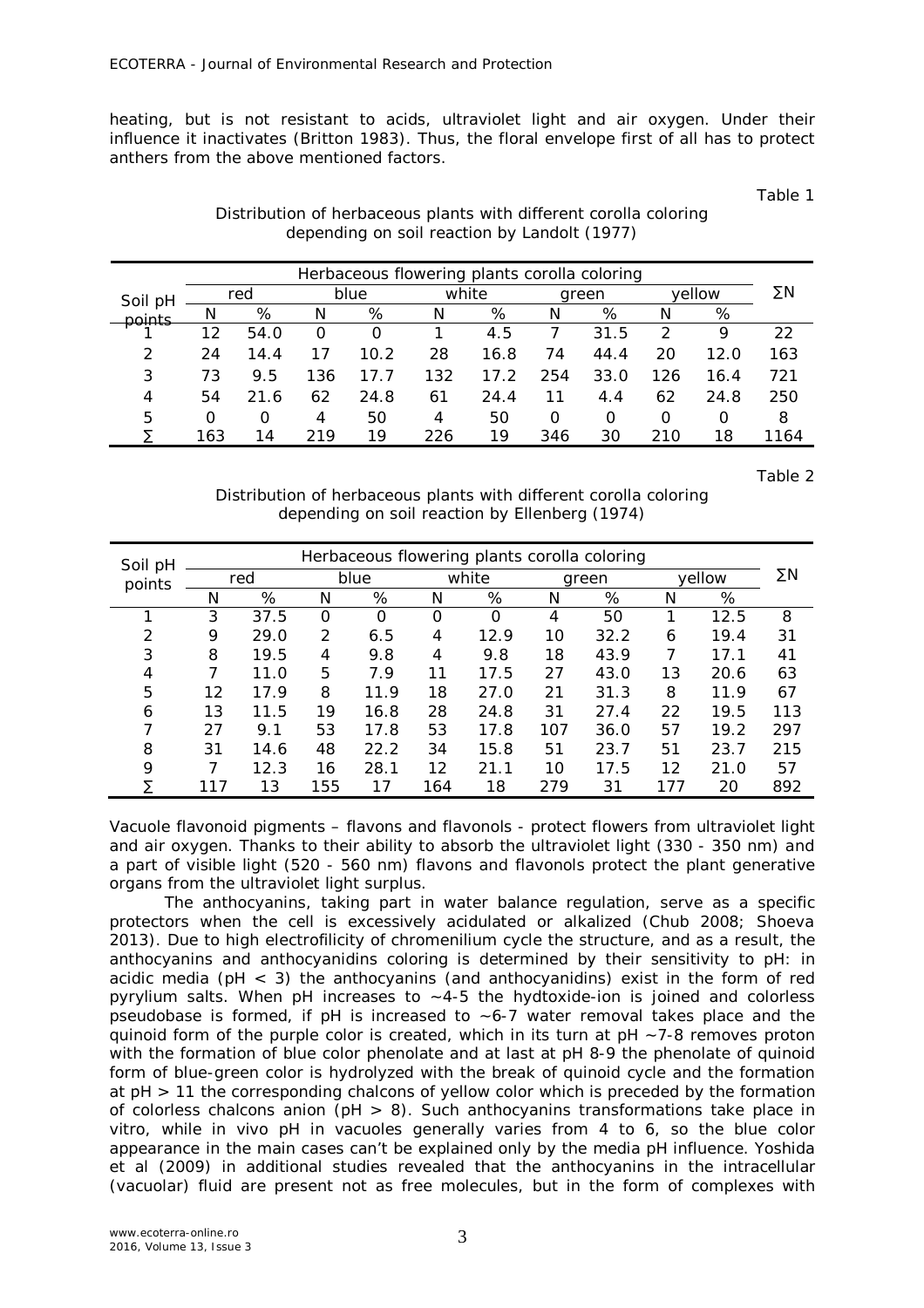molecules of flavons and metal ions, that determine the blue coloring of vacuole fluid. The mechanism of cytoplasma pH regulation is performed by the diffusion as well as by the tonoplast pumps, that pump the metal and oxygen ions from the soil to the cytoplasm and from the cytoplasm to the vacuole. These pumps may maintain the cytoplasm pH at the optimal level (Vorotnikov & Chkalov 2001; Yurin et al 2009).

It is known, that the soil reaction and the composition of exchange bases are mainly determined by Mg<sup>2+</sup> and Ca<sup>2+</sup> cations in the soil. H<sup>+</sup> and Al<sup>3+</sup> ions, partially passing into the soil solution, can create significant acidity. Acidification may be so notable, that the soil solution pH reduces to 3.5. According to Nasonov & Alexandrov (1940), the shift of the media pH values only on 1-2 units leads to more than 10-fold change of the substance molecules concentration that are transported through the cytoplasmic membrane. The formation of the complexes with metals cations by anthocyanins, in its turn, influences the intracellular fluid coloring. Thus, the univalent  $K^+$  cation gives the purple complexes, while the bivalent Mg<sup>2+</sup> and Ca<sup>2+</sup> ones give the blue complexes. According to Kaurichev et al (1989),  $Ca^{2+}$  concentration in  $A_1$  soil horizon, and as a result the possibility of growing of the species with blue corolla coloring, is the greatest for the typical chernozem, dark-gray forest soil, dark-brown soil and the alkali solonetzes (Table 3).

Table 3

| Soil type                   | Concentration in $A_1$ soil horizon, meq/100 gm |           |                 |       |  |  |
|-----------------------------|-------------------------------------------------|-----------|-----------------|-------|--|--|
|                             | $Ca^{2+}$                                       | $Mq^{2+}$ | $H^+ + Al^{3+}$ | $Na+$ |  |  |
| Sod-podzolic sandy soil     | 0.9                                             | 0.3       | 2.3             |       |  |  |
| Low-loamy podzol            | 1.8                                             | 0.6       | 9.2             |       |  |  |
| Red soil                    | 1.9                                             | 4.3       | 12.1            |       |  |  |
| Gray soil                   | 11.9                                            | 1.5       |                 | 0.7   |  |  |
| Gray forest podzolozed soil | 12.5                                            | 2.5       | 2.5             |       |  |  |
| High-podzolic loam          | 13.9                                            | 1.1       | 14.1            |       |  |  |
| Alkali solonetz             | 27.0                                            | 20.3      |                 | 3.8   |  |  |
| Dark-brown soil             | 27.6                                            | 5.5       |                 | 1.0   |  |  |
| Dark-gray forest soil       | 37.7                                            | 6.2       | 2.1             |       |  |  |
| Chernozem                   | 39.1                                            | 6.0       |                 |       |  |  |

 $Ca^{2+}$ , Mg<sup>2+</sup>, H<sup>+</sup>, Al<sup>3+</sup>, Na<sup>+</sup> cations concentration in different soil types

Kholopova's (1982) studying of the soil acidity seasonal dynamics and micro- and macroelements content has shown, that the fluctuations of micro- and macroelements content during the vegetation period can reach 1.5 to 10 times, especially in organogenic horizons. Dmitrieva et al (1958) have investigated the seasonal changeability of general humus and nitrogen forms, labile phosphorus and the acidity of the salt extract in the dark brown forest earth and in the soils under the broadleaved forests. It was determined, that in December and June the soil acidity increases, the difference between the less and the greatest values being 0.7 – 1.4 рН units. Levkina's data (1962), who studied the seasonal dynamics of the soils chemical characteristics under the bilberry scrub forest and the mixed herbs birch forest, have shown that  $Mq^{2+}$  and  $Ca^{2+}$ concentration in the soil increases with the decomposition of the soil organic component (the vegetation period beginning) and decreases with their removal by precipitation (June-July), while the hydrogen ions activity in the forest leaf litter horizon rises in summer months (June-September).

The analysis of the species with anthocyanin-colored corolla (red and blue classes) using the Ellenberg soil acidity scale was carried out for both Ellenberg's and Landolt's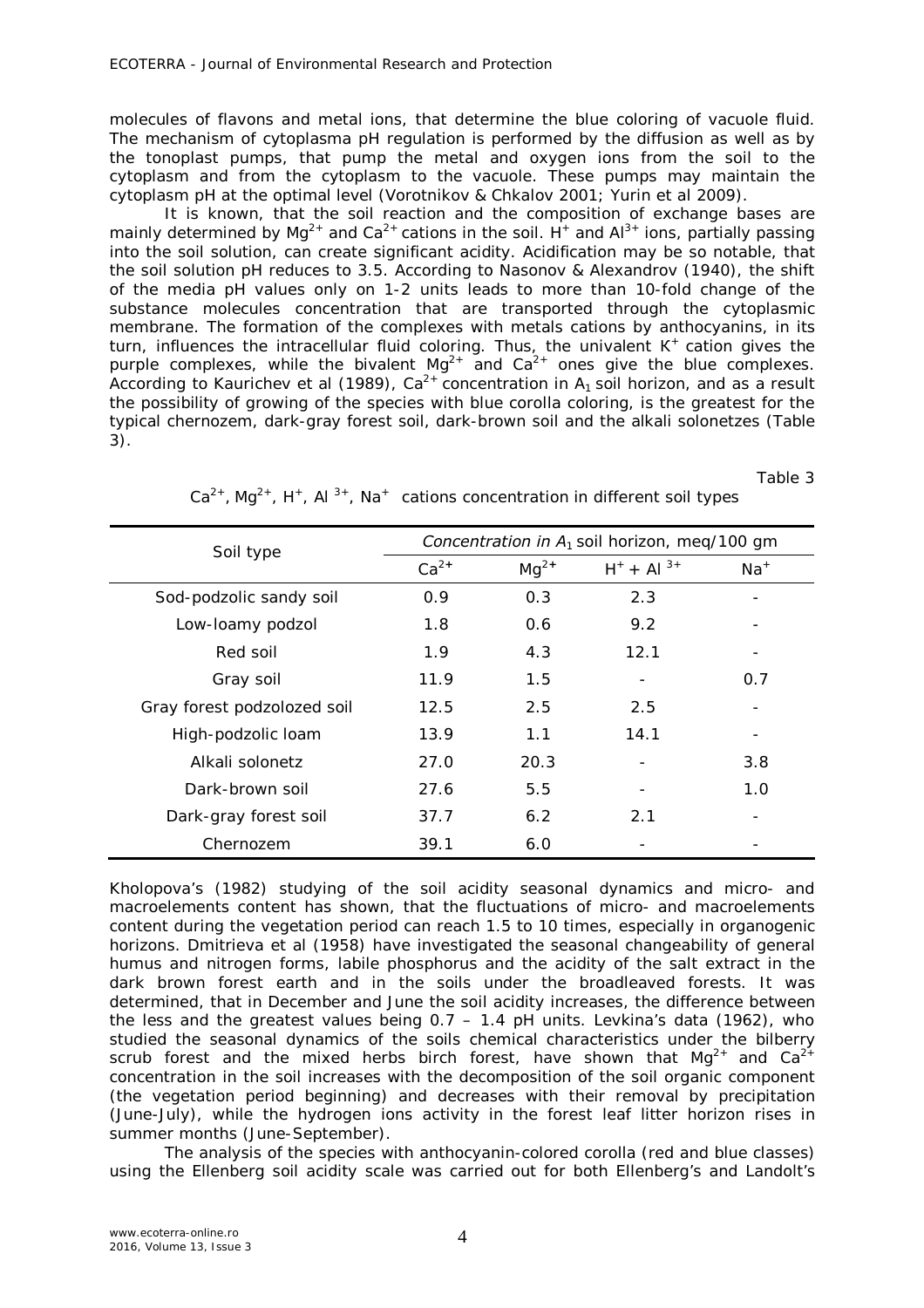lists. The comparison of the soil pH average data for the species with red corolla and the species with blue corolla exposed the shift of the soil reaction to the acidic area for the species with red corolla and to the neutral area for the species with blue corolla (Table 4). This effect was significance for Ellenberg's list (German flora) at p < 0.001 and non significance for Landolt's list (flora of Switzerland). The first effect is shown graphically in Figure 1.

Table 4

## Distribution of herbaceous plants with anthocyanin corolla coloring according to soil reaction scale

| Source               | N   | Average soil pH (in Ellenberg's<br>points) for red-flower plants |     | Average soil pH (in Ellenberg's<br>points) for blue-flower plants |
|----------------------|-----|------------------------------------------------------------------|-----|-------------------------------------------------------------------|
| Landolt (1977)       | 163 | $6.074 \pm 0.138$                                                | 219 | $6.484 + 0.276$                                                   |
| Ellenberg (1974) 117 |     | $6.077 + 0.200$                                                  | 155 | $7.026 \pm 0.114$                                                 |

Comment. Landolt's points were recalculated to Ellenberg's ones by the formula (1).



Figure 1. Distribution of proportion (%) of species with red and blue corolla (horizontal axis – Elenberg's soil pH points; vertical axis - proportion of species with red and blue corolla, %).

**Conclusions**. The distribution of the species according to the soil acidity scale has shown that more than 80% of Central Europe herbaceous vegetation prefer the moderate conditions of soils reaction – from slightly acidic to slightly alkaline.

The distribution of the specious composition of the Central Europe vegetation list according to corolla coloring has revealed, that the most numerous is the species group with green corolllaless flowers - 30.5%, the species group with the yellow corolla coloring makes up 19%, the white color species – 18.5%, the species with blue corolla - 18%, and the species with red corolla – 13.5%.

The comparison of soil pH average indices for the species with red corolla and the species with blue corolla has demonstrated the shift of the average soil reaction for the species with corolla to the slightly acidic area ( $pH = 6$ ) and for the species with blue corolla to the neutral area  $(\text{pH} = 7)$ .

## **References**

Britton G., 1983 The biochemistry of natural pigments. Cambridge: Camb. Univ. Press, 366 pp.

Chub V., 2008 [What for antocyanins are necessary]. [Flower growing] 6:22-25. [in Russian]